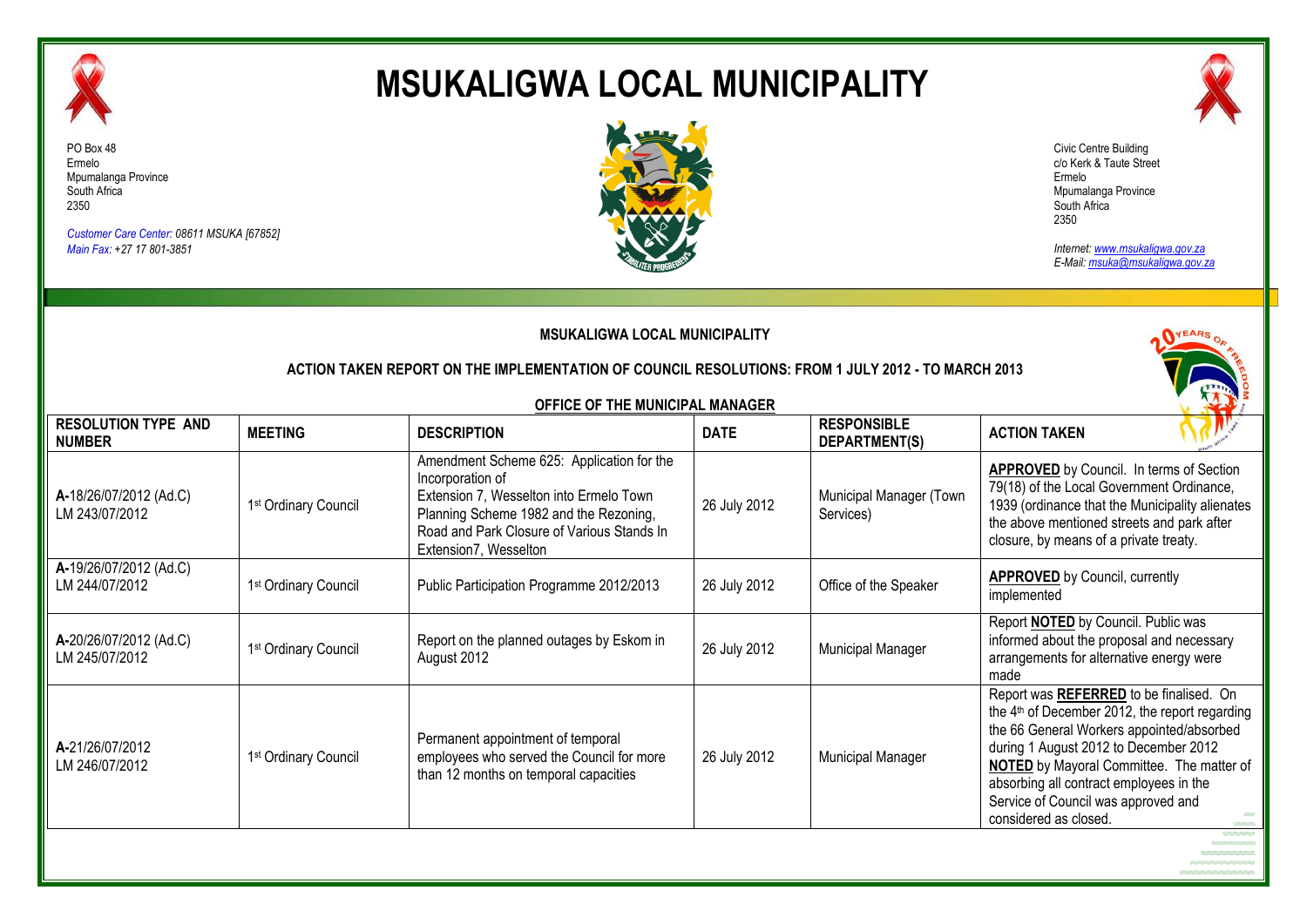| B-07/10/07/2012<br>MC 232/07/2012         | 1st Ordinary Council                              | MFMA Section 66 report on S&T for May -<br><b>June 2012</b>                                                                                                                                                            | 26 July 2012         | <b>Municipal Manager</b>                        | <b>NOTED</b> by Council.                                                                                                                                                                                                                                                                                                                                                                                                                                                           |
|-------------------------------------------|---------------------------------------------------|------------------------------------------------------------------------------------------------------------------------------------------------------------------------------------------------------------------------|----------------------|-------------------------------------------------|------------------------------------------------------------------------------------------------------------------------------------------------------------------------------------------------------------------------------------------------------------------------------------------------------------------------------------------------------------------------------------------------------------------------------------------------------------------------------------|
| A-10/14/08/2012 (Add.C)<br>LM 259/08/2012 | 2 <sup>nd</sup> Ordinary Council                  | Adoption of the IDP process plan for<br>2013/2014                                                                                                                                                                      | 30 August 2012       | Municipal Manager                               | <b>ADOPTED</b> by Council.                                                                                                                                                                                                                                                                                                                                                                                                                                                         |
| A-11/14/08/2012 (Add.C)<br>LM 260/08/2012 | 2 <sup>nd</sup> Ordinary Council                  | Report of the Auditor General on the Audit<br>outcomes of the<br>Mpumalanga local government 2010/11                                                                                                                   | 30 August 2012       | <b>Municipal Manager</b>                        | <b>NOTED</b> by Council.                                                                                                                                                                                                                                                                                                                                                                                                                                                           |
| A-13/14/08/2012 (Add.C)<br>LM 262/08/2012 | 2 <sup>nd</sup> Ordinary Council                  | Amendment scheme 625: application for the<br>incorporation of Extension 7, wesselton into<br>Ermelo town planning scheme<br>1982 and the rezoning, road and park closure<br>of various stands in extension7, Wesselton | 30 August 2012       | Municipal Manager (Town<br>Planning)            | Resolution LM 243/07/2012 WAS REVOKED.<br>New Council resolution is LM 262/08/2012                                                                                                                                                                                                                                                                                                                                                                                                 |
| A-15/14/08/2012 (Add.C)<br>LM 264/08/2012 | 2 <sup>nd</sup> Ordinary Council                  | Report on the appointment of the Municipal<br>Manager                                                                                                                                                                  | 30 August 2012       | <b>Executive Mayor</b>                          | <b>APPROVED</b> by Council the Municipal<br>Manager Mr T.B.W. Dlamini was appointed<br>with effect from 1 September 2012 for the<br>period of five years. LM 264/08/2012. Signed<br>employment contract and performance<br>agreement.                                                                                                                                                                                                                                              |
| A-16/14/08/2012 (Ad.C)<br>LM 265/08/2012  | 2 <sup>nd</sup> Ordinary Council                  | Report on the appointment of the Director<br><b>Public Safety</b>                                                                                                                                                      | 30 August 2012       | <b>Municipal Manager</b>                        | <b>APPROVED</b> by Council, the Director Public<br>Safety Mr D.I. Maluleke was appointed with<br>effect from 1 September 2012 for the period of<br>5 years. LM 265/08/2012. Signed contract of<br>employment contract and performance<br>agreement.                                                                                                                                                                                                                                |
| A-Special Council<br>LM 267/09/2012       | Special Council                                   | Report on the appointment of the Director<br>Corporate Services                                                                                                                                                        | 14 September<br>2012 | <b>Municipal Manager</b>                        | <b>APPROVED</b> by Council the Director Corporate<br>Services Mr N.L. Maimela was appointed with<br>effect from 17 September 2012 for the period<br>of five years. LM 267/09/2012. Signed contract<br>of employment contract and performance<br>agreement.                                                                                                                                                                                                                         |
| A-07/18/09/2012<br>LM 277/09/2012         | 03rd Ordinary Council                             | Report on the development of extension 18<br>Ermelo and amendment to the development<br>agreement                                                                                                                      | 27 September<br>2012 | Municipal Manager/<br><b>Community Services</b> | The report was REFERRED BACK to the<br>Mayoral Committee.<br>On the 4 <sup>th</sup> of December 2012, the report was<br>presented to Mayoral committee, it was<br>referred back to admin to include bulk services<br>on rezoning. Town planning to conduct<br>feasibility study, and to inform the service<br>provider to publicise and co-ordinate the public<br>participation meetings, collectively with the<br>office of the Speaker to monitor the process.<br>MC 298/12/2012 |
| A-08/18/09/2012 (AddC)<br>LM 278/09/2012  | 03rd Ordinary Council<br>Municipal Public Account | Report regarding the Subsistence and<br><b>Transport Allowances for MMC Nkosi</b>                                                                                                                                      | 27 September<br>2012 | <b>Municipal Manager</b>                        | The matter served before Council on the 27 <sup>th</sup><br>of September and the Municipal Public<br>Account Committee (MPAC) recommended                                                                                                                                                                                                                                                                                                                                          |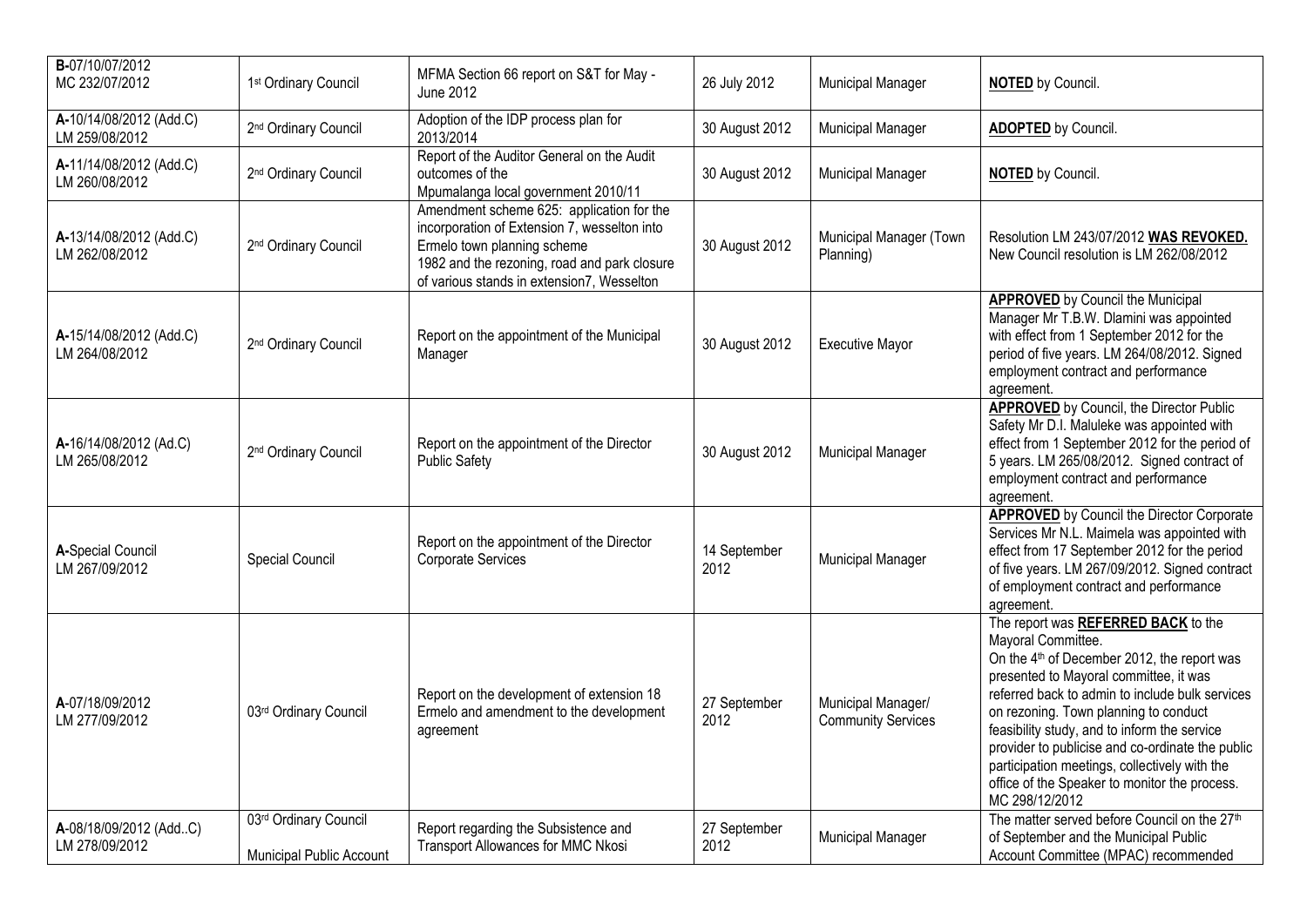|                                          | Committee (MPAC) Report                                                             |                                                                                                                                                   |                      |                                                  | that the MANAGEMENT SHOULD ADHERE<br>TO STANDARD REPORTING FORMAT TO<br>AVOID SUCH QUERIES. The matter was<br>regarded as closed                                                                                                                                                                                                                     |
|------------------------------------------|-------------------------------------------------------------------------------------|---------------------------------------------------------------------------------------------------------------------------------------------------|----------------------|--------------------------------------------------|------------------------------------------------------------------------------------------------------------------------------------------------------------------------------------------------------------------------------------------------------------------------------------------------------------------------------------------------------|
|                                          | 03rd Ordinary Council<br>Municipal Public Account<br>Committee (MPAC) Report        | Report regarding the usage of the Toyota<br>RAV4 as an Emergency vehicle and deviations<br>thereof                                                | 27 September<br>2012 | Municipal Manager                                | Council resolved that the Toyota RAV4 BE<br><b>DISPOSED</b> of due to its financial burden to<br>Council. The process of disposing of the<br>Toyota Rav 4 through Section 14 of the<br>Municipal Finance Management Act (MFMA) is<br>in progress.                                                                                                    |
|                                          | 03rd Ordinary Council<br><b>Municipal Public Account</b><br>Committee (MPAC) Report | Report on the Replacement of Finance Strong<br>room door                                                                                          | 27 September<br>2012 | Finance                                          | Matter was REFERRED TO Finance<br>department, it will be costly for council to<br>pursue legal actions against the security<br>company                                                                                                                                                                                                               |
|                                          | 03rd Ordinary Council<br><b>Municipal Public Account</b><br>Committee (MPAC) Report | Report regarding the Tariffs for use of motor<br>transport                                                                                        | 27 September<br>2012 | Finance                                          | Council <b>NOTED</b> the report regarding the use of<br>motor transport and this matter was regarded<br>as closed.                                                                                                                                                                                                                                   |
|                                          | 03rd Ordinary Council<br>Municipal Public Account<br>Committee (MPAC) Report        | Report on the Subsistence and Transport<br>Monitoring for the Executive Mayor, Councillor<br>J.S. Bongwe                                          | 27 September<br>2012 | Finance                                          | <b>Council CONSIDERED THIS MATTER AND</b><br>IT WAS REGARDED AS CLOSED. The<br>outstanding for Municipal Public Account<br>Committee (MPAC) to investigate who<br>benefited from this transaction                                                                                                                                                    |
|                                          | 03rd Ordinary Council<br><b>Municipal Public Account</b><br>Committee (MPAC) Report | Report on the alleged improper usage of the<br>Mayoral vehicle by the Chief Whip While it<br>appears that the Mayoral vehicle was already<br>sold | 27 September<br>2012 | Municipal Manager                                | Council considered this MATTER AND IT<br>WAS REGARDED AS CLOSED. Cllr. B.M.<br>Vilakazi the Speaker did not use the Mayoral<br>vehicle during the period of 1 <sup>st</sup> and 27 <sup>th</sup><br>February. That Municipal Public Account<br>Committee (MPAC) recommended that all the<br>S&T's report be centralised in the Finance<br>Department |
|                                          | 03rd Ordinary Council<br>Municipal Public Account<br>Committee (MPAC) Report        | Report on the alleged improper usage of the<br>Mayoral vehicle by the Speaker while it<br>appears that the Mayoral vehicle was already<br>sold.   | 27 September<br>2012 | Municipal Manager                                | Council considered this MATTER AND IT<br>WAS REGARDED AS CLOSED.                                                                                                                                                                                                                                                                                     |
| A-09/18/09/2012 (Ad.C)<br>LM 279/09/2012 | 03rd Ordinary Council                                                               | Centralization of Project Management Unit<br>(PMU)                                                                                                | 27 September<br>2012 | Municipal Manager /<br><b>Technical Services</b> | Council resolved that the Municipal Manager<br>BE AUTHORISED to enter into a service level<br>agreement on behalf of Council regarding the<br>shared service of the centralisation of PMU for<br>a period of 3 years.                                                                                                                                |
| A8-LM 297/12/2012                        | 05th Ordinary Council                                                               | Report on the draft annual report: 01 July 2011<br>to end of June 2012                                                                            | 13 December<br>2012  | Corporate Services                               | <b>REFERRED BACK</b> by Council to include all<br>items as per section 121 of the Municipal<br>Financial Management Act (MFMA) 56 of 2003<br>and report back before end of January 2012,<br>report on Annual Report tabled on 31 January                                                                                                             |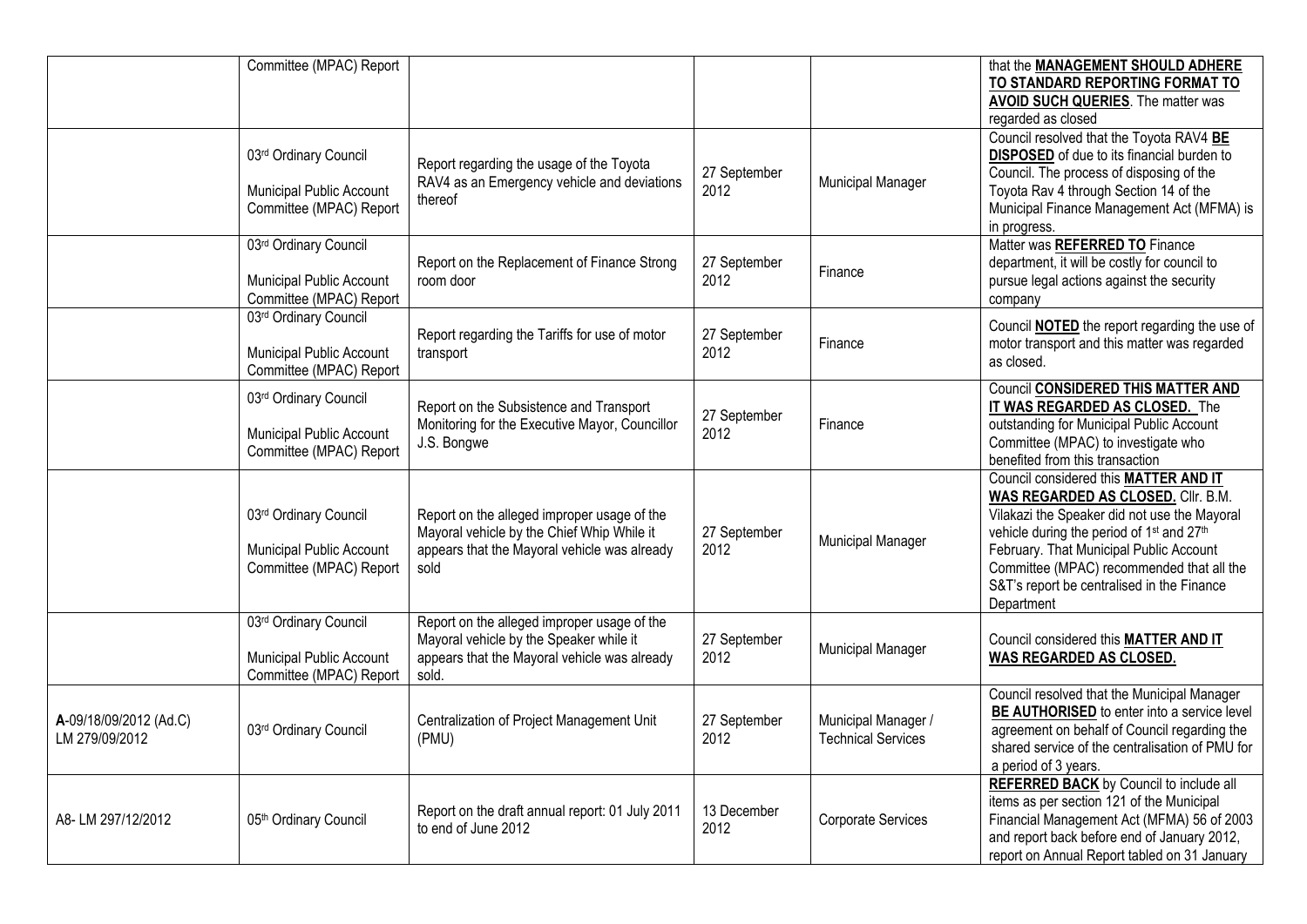|                     |                         |                                                                              |                     |                           | 2013 and referred to Municipal Public Account<br>Committee (MPAC)                                                                                                                                                                                                                                                                                          |
|---------------------|-------------------------|------------------------------------------------------------------------------|---------------------|---------------------------|------------------------------------------------------------------------------------------------------------------------------------------------------------------------------------------------------------------------------------------------------------------------------------------------------------------------------------------------------------|
| A-10 LM 315/12/2012 | 05th Ordinary Council   | Request to grant leave to employees on the<br>24th and 31st of December 2012 | 13 December<br>2012 | <b>Corporate Services</b> | <b>NOTED by Council</b>                                                                                                                                                                                                                                                                                                                                    |
| A15-LM 321/01/2013  | 6 Ordinary Council      | Mid-year budget and performance assessment<br>report: 2012/2013              | 31 January 2013     | <b>Municipal Manager</b>  | Report CONSIDERED AND APPROVED by<br>Council thereafter referred to Municipal Public<br>Account Committee to conduct an oversight<br>and report back to Council. On the 14th of<br>February 2013 the MPAC will consider the<br>Mid-year budget and performance assessment<br>report: 2012/2013after the sitting of the Audit<br>and Performance Committees |
| A-15 LM 335/02/2013 | <b>Special Council</b>  | Media Release                                                                | 28 February<br>2013 | <b>Municipal Manager</b>  | An article <b>NOTED</b> by Council and that<br>communication with Public NOT BE<br><b>RESTRICTED</b> to print media only, but other<br>communications methods i.e. Radio stations,<br>flyers and public meeting be utilized                                                                                                                                |
| A-24 LM 352/04/2013 | Special Council meeting | Report on the adoption of the draft integrated<br>development plan (IDP)     | 16 April 2013       | <b>Municipal Manager</b>  | Report ADOPTED by Council                                                                                                                                                                                                                                                                                                                                  |

## **CORPORATE SERVICES DEPARTMENT**

| <b>RESOLUTION TYPE AND</b><br><b>NUMBER</b> | <b>MEETING</b>                   | <b>DESCRIPTION</b>                                | <b>DATE</b>  | <b>RESPONSIBLE</b><br>DEPARTMENT(S) | <b>ACTION TAKEN</b>                                                                                                                           |
|---------------------------------------------|----------------------------------|---------------------------------------------------|--------------|-------------------------------------|-----------------------------------------------------------------------------------------------------------------------------------------------|
| LM 249(g)/07/2012                           | 1st Ordinary Council             | Council minutes 31 May 2012                       | 26 July 2012 | Corporate Services                  | <b>APPROVED AND CONFIRMED by Council</b>                                                                                                      |
| A-09/10/07/2012 (Ad.C) LM<br>234/07/2012    | 1 <sup>st</sup> Ordinary Council | Alcohol And Drugs Abuse Policy                    | 26 July 2012 | Corporate Services                  | The Policy APPROVED by Council, it is in<br>operation and its subject to annual review if<br>necessary                                        |
| A-10/26/07/2012 (Ad.C)<br>LM 235/07/2012    | 1 <sup>st</sup> Ordinary Council | <b>Attendance And Punctuality Policy</b>          | 26 July 2012 | Corporate Services                  | Approved by Council, it is in operation, subject<br>to annual review if necessary                                                             |
| A-11/26/07/2012 (Ad.C)<br>LM 236/07/2012    | 1 <sup>st</sup> Ordinary Council | Incapacity due to III-Health/Injury Policy        | 26 July 2012 | Corporate Services                  | It is <b>APPROVED</b> by Council, it is in operation<br>and its subject to annual review if necessary                                         |
| A-12/26/07/2012 (Ad.C)<br>LM 237/07/2012    | 1 <sup>st</sup> Ordinary Council | Incapacity due to Poor Work Performance<br>Policy | 26 July 2012 | Corporate Services                  | <b>APPROVED</b> by Council it is in operation and<br>subject to annual review if necessary                                                    |
| A-13/26/07/2012 (Ad.C) LM<br>238/07/2012    | 1 <sup>st</sup> Ordinary Council | Induction/Orientation Course                      | 26 July 2012 | Corporate Services                  | <b>APPROVED</b> by Council and it is an ongoing<br>process to newly appointed employees and<br>refresher induction for existing staff members |
| A-14/26/07/2012 (Ad.C)<br>LM 239/07/2012    | 1 <sup>st</sup> Ordinary Council | Private Work and Declaration of Interest Policy   | 26 July 2012 | Corporate Services                  | APPROVED by Council, employees are made<br>aware of the policy and it is subject to annual<br>review if necessary                             |
| A-15/10/07/2012 (Ad.C)<br>LM 240/07/2012    | 1 <sup>st</sup> Ordinary Council | <b>Retention Policy</b>                           | 26 July 2012 | Corporate Service                   | It is <b>APPROVED</b> by Council; it is in operation<br>and will be subject to annual review if<br>necessary                                  |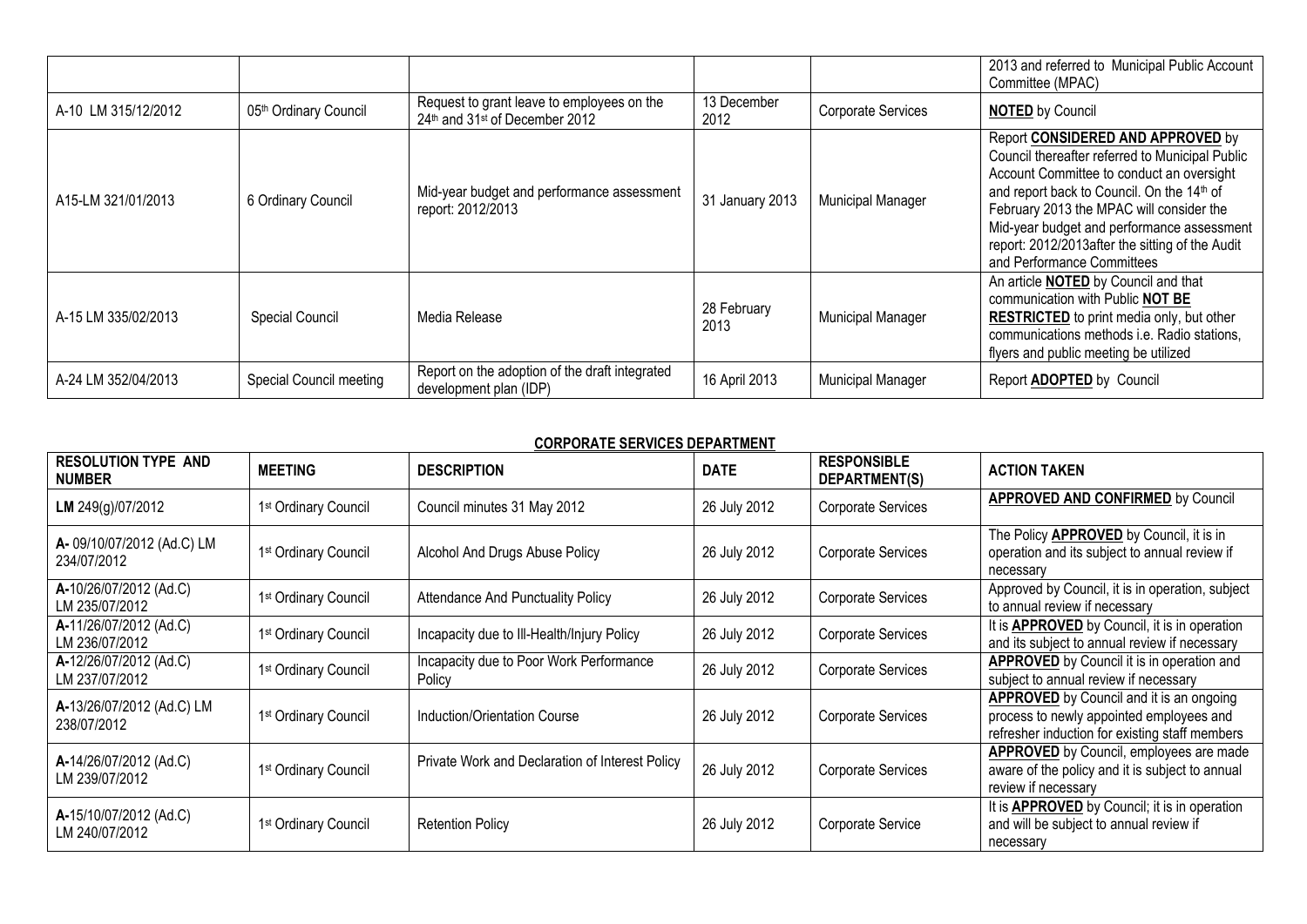| A-16/10/07/2012 (Ad.C)                                     | 1 <sup>st</sup> Ordinary Council  | Employee Assistance Programme Policy                                                                   | 26 July 2012         | Corporate Services                                                          | It is <b>APPROVED</b> by Council, it is in operation                                                                                                                                                                                                                                             |
|------------------------------------------------------------|-----------------------------------|--------------------------------------------------------------------------------------------------------|----------------------|-----------------------------------------------------------------------------|--------------------------------------------------------------------------------------------------------------------------------------------------------------------------------------------------------------------------------------------------------------------------------------------------|
| LM 241/07/2012<br>A-17/26/07/2012 (Ad.C) LM<br>242/07/2012 | 1st Ordinary Council              | <b>Employment Practice Policy</b>                                                                      | 26 July 2012         | Corporate Services                                                          | and is subject to annual review if necessary<br><b>APPROVED</b> by Council, it is in operation<br>subject to annual review if necessary                                                                                                                                                          |
| A-22/26/07/2012<br>LM 247/07/2012                          | 1st Ordinary Council              | Report on request by Kathanda Community<br>Project to use Wesselton Hall for free to feed<br>the needy | 26 July 2012         | Corporate Services                                                          | It was ADOPTED by Council, Kathanda<br>Community Project is utilizing Wesselton Hall<br>for free to feed the needy on the said dates                                                                                                                                                             |
| A-23/26/07/2012 (Tabled :C)<br>LM 248/07/2012              | 1st Ordinary Council              | Oversight Report on Section 79 Committees                                                              | 26 July 2012         | Corporate Services                                                          | <b>ADOPTED</b> by Council Cllrs not yet capacitated<br>with Finance Policies                                                                                                                                                                                                                     |
| MC 226/07/2012                                             | 1ST Ordinary Council              | Report on corporate Services SDBIP for April<br>2012                                                   | 26 July 2012         | Corporate Services                                                          | <b>NOTED by Council</b>                                                                                                                                                                                                                                                                          |
| B-04/10/07/2012<br>MC 229/07/20                            | 1st Ordinary Council              | Report on Corporate Services SDBIP for May<br>2012                                                     | 26 July 2012         | Corporate Services                                                          | <b>NOTED</b> by Council                                                                                                                                                                                                                                                                          |
| LM 266(e)/08/2012                                          | 1 <sup>st</sup> Ordinary Council  | Council minutes                                                                                        | 26 July 2012         | Corporate Services                                                          | <b>APPROVED AND CONFIRMED by Council</b>                                                                                                                                                                                                                                                         |
| A-14/14/08/2012 (Ad.C)<br>LM 263/08/2012                   | 2 <sup>nd</sup> Ordinary Council  | Filling of vacancy for the party list                                                                  | 30 August 2012       | Corporate Services (HR) /<br>Finance                                        | ADOPTED by Council. Cllr D.J. Litau sworn in<br>as a new Councillor who replaced Cllr<br>Msongelwa Solomon Nkosi. She signed and<br>oath during Council meeting held on the 30th of<br>August 2012                                                                                               |
| B-05/14/08/2012<br>MC 254/08/2012                          | 2 <sup>nd</sup> Ordinary Council  | Report on the Corporate Services monthly<br>SDBIP report for June 2012                                 | 30 August 201        | Corporate Services                                                          | <b>NOTED by Council</b>                                                                                                                                                                                                                                                                          |
| B-06/14/08/2012<br>MC 255/08/2012                          | 2 <sup>nd</sup> Ordinary Council  | Report on the Corporate Services 4 <sup>th</sup> quarter<br>SDBIP for April - June 2012                | 30 August 2012       | Corporate Services                                                          | <b>NOTED</b> by Council                                                                                                                                                                                                                                                                          |
| A-Special Council<br>LM 268/09/2012                        | Special Council                   | Report on the development of extension 18<br>Ermelo and<br>Amendment to the development agreement      | 14 September<br>2012 | Corporate Services                                                          | This item was REFERRED to Legal advisor for<br>legal opinion. Report will be submitted in the<br>next Council sitting.                                                                                                                                                                           |
| LM 280(3)/09/2012                                          | 3RD Ordinary Council              | Special Council minutes 14 September 2012                                                              | 27 September<br>2012 | Corporate Services                                                          | <b>APPROVED AND CONFIRMED</b> by Council                                                                                                                                                                                                                                                         |
| B-05/18/09/2012<br>MC 275/09/2012                          | 3RD Ordinary Council              | Report on Health risk assessment that was<br>completed in March 2012                                   | 27 September<br>2012 | Corporate Services<br>/Technical Services                                   | <b>ADOPTED</b> by Council, the report was drafted<br>by Occupational Health and Safety Section<br>after investigation certain incident occurred at<br>Technical Services department. Technical<br>Services is implementing the<br>recommendations of the Occupational Health<br>and Safety (OHS) |
| LM 293(c)/10/2012                                          | 3rd Ordinary Council              | Council minutes                                                                                        | 27 September<br>2012 | Corporate Services                                                          | <b>APPROVED AND CONFIRMED</b> by Council                                                                                                                                                                                                                                                         |
| A3-LM 283/10/2012                                          | 04 <sup>th</sup> Ordinary Council | Revised Schedule of Sitting of Council Year<br>Plan.                                                   | 13 November<br>2012  | Corporate Services                                                          | <b>ADOPTED</b> by Council and currently<br>implemented                                                                                                                                                                                                                                           |
| A4-LM 284/10/2012                                          | 04 <sup>th</sup> Ordinary Council | Terms of Reference on the Municipal Public<br>Account Committee (MPAC)                                 | 13 November<br>2012  | Corporate Services /<br><b>Municipal Public Account</b><br>Committee (MPAC) | <b>ADOPTED AND APPROVED by Council.</b><br>Currently implemented by the Municipal Public<br>Accounts Committee (MPAC)                                                                                                                                                                            |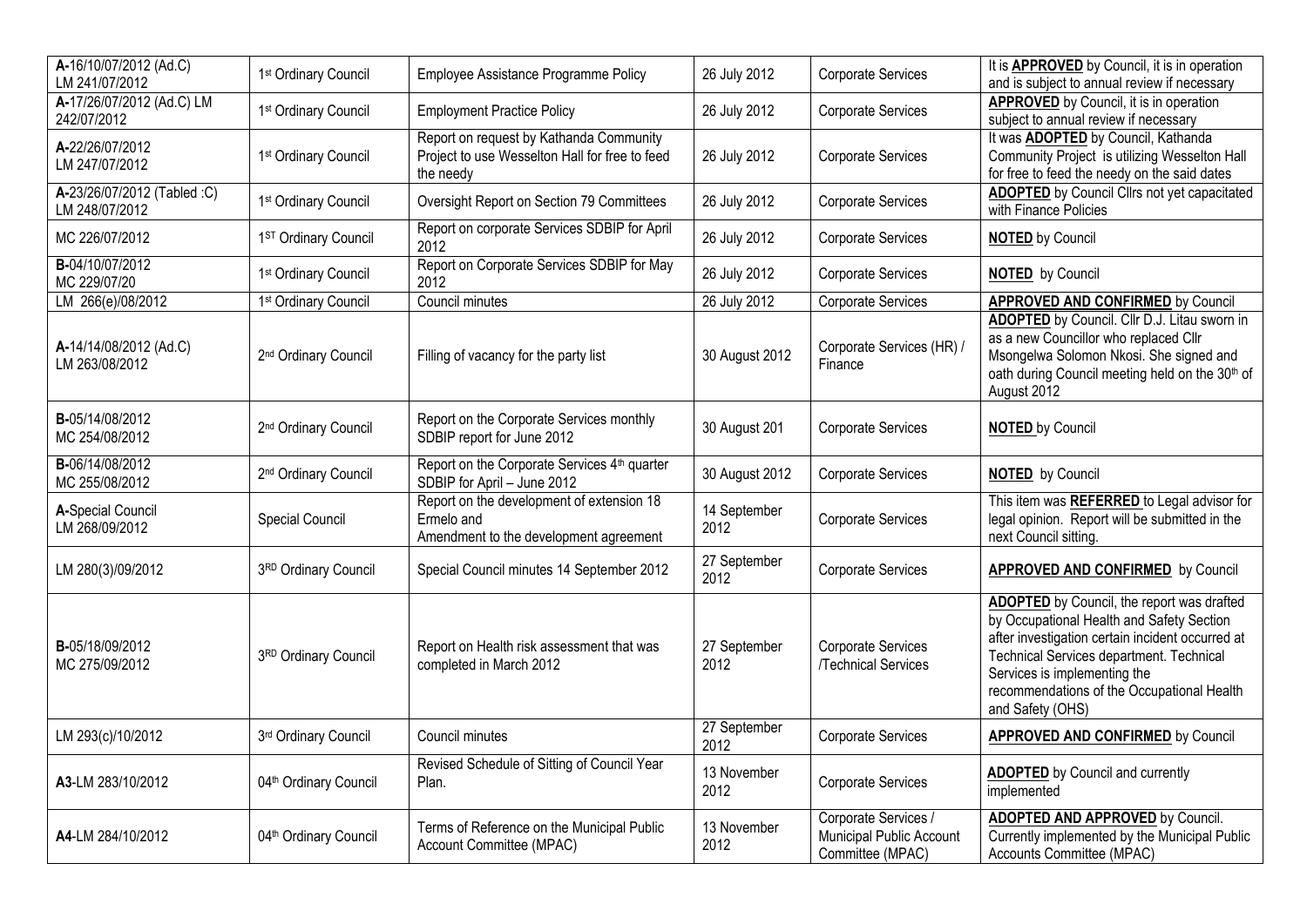| A5-LM 285/10/2012  | 04 <sup>th</sup> Ordinary Council | Restructuring of Section 79 Committees and<br>Establishment of Section 80 Committees                                           | 13 November<br>2012 | Corporate Services | <b>APPROVED BY COUNCIL. Resolution LM</b><br>147/03/2012 Revoked. Section 80 Committee<br>established on Finance and Technical<br>Services and currently implemented                                                                                                                                                                                                                                                                               |
|--------------------|-----------------------------------|--------------------------------------------------------------------------------------------------------------------------------|---------------------|--------------------|----------------------------------------------------------------------------------------------------------------------------------------------------------------------------------------------------------------------------------------------------------------------------------------------------------------------------------------------------------------------------------------------------------------------------------------------------|
| C1- MC 292/10/2012 | 04 <sup>th</sup> Ordinary Council | Salary Adjustment of the Director Finance                                                                                      | 13 November<br>2012 | Corporate Services | The report was REFERRED BACK for<br>administration to reconsider the matter and<br>submit detailed report once finalised                                                                                                                                                                                                                                                                                                                           |
| LM 314(f)/12/2012  | 5 <sup>th</sup> Ordinary Council  | 4 <sup>th</sup> Ordinary Council minutes                                                                                       | 13 November<br>2012 | Corporate Services | <b>APPROVED AND CONFIRMED</b> by Council                                                                                                                                                                                                                                                                                                                                                                                                           |
| LM 314(g)/12/2012  | 5 <sup>th</sup> Ordinary Council  | Special Council minutes                                                                                                        | 22 November<br>2012 | Corporate Services | <b>APPROVED AND CONFIRMED</b> by Council                                                                                                                                                                                                                                                                                                                                                                                                           |
| A10-LM 315/12/2012 | 05th Ordinary Council             | Request to grant leave to employees on the<br>24th and the 31st December 2012                                                  | 13December<br>2012  | Corporate Services | Report <b>NOTED</b> by Council, employees<br>granted leave                                                                                                                                                                                                                                                                                                                                                                                         |
| C2-MC313/12/2012   | 05th Ordinary Council             | Possible appointed of an of an official to act as<br><b>Director Technical Services</b>                                        | 13December<br>2012  | Corporate Services | APPROVED by Council Ms P.Z. Masuku is<br>currently Acting as Technical Services<br>Director. The post of Director Technical<br>Services was advertised with a closing date of<br>2013-01-18 and Human Resource (HR)<br>processes are in progress to finalise<br>appointment                                                                                                                                                                        |
| $C3-$              | 5TH Ordinary Council              | Report on the Subpoena I.T. Section 205<br>against the Municipality                                                            | 13 December<br>2012 | Corporate Services | Report was <b>WITHDRAWN</b> by Council                                                                                                                                                                                                                                                                                                                                                                                                             |
| A4-LM 328/01/2013  | 6 Ordinary Council                | 5TH Ordinary Council Minutes                                                                                                   | 31 January 2013     | Corporate Services | <b>ADOPTED AND CONFIRMED by Council.</b>                                                                                                                                                                                                                                                                                                                                                                                                           |
| A14 - LM 320/2013  | 6 Ordinary Council                | Report on the draft Annual report: 01 July 2011<br>to end of June 2012                                                         | 31 January 2013     | Corporate Services | Report <b>NOTED</b> by Council and referred to<br>Municipal Public Account Committee to<br>conduct an oversight and report back to<br>Council thereafter in accordance with Section<br>129(1) (a) (b) (c) of the Municipal Finance<br>Management Act (MFMA). On the 14 <sup>th</sup> of<br>February 2013 the Municipal Public Account<br>Committee (MPAC) will consider the Annual<br>after the sitting of the Audit and Performance<br>Committees |
| LM 336/02/2013     | Special Council meeting           | Special Council minutes 28 February 2013                                                                                       | 28 February<br>2013 | Corporate Services | <b>APPROVED AND CONFIRMED by Council</b>                                                                                                                                                                                                                                                                                                                                                                                                           |
| C4-LM 333/02/2013  | Special Council meeting           | Possible appointed of an of an official to act as<br><b>Director Community Services</b>                                        | 13 February<br>2013 | Corporate Services | Report was REFERRED to the Executive<br>Mayor to recommend one official to Council to<br>act as Director Community Services                                                                                                                                                                                                                                                                                                                        |
| C5-LM 334/02/2013  | Special Council meeting           | Possible appointed or extension of the acting of<br>the current Acting Director Technical Services<br>until the post is filled | 13 February<br>2013 | Corporate Services | APPROVED by Council Ms P.Z. Masuku is<br>currently Acting as Technical Services<br>Director. The post of Director Technical<br>Services was advertised with a closing date of<br>2013-01-18 and Human Resource (HR)<br>processes are in progress to finalise<br>appointment                                                                                                                                                                        |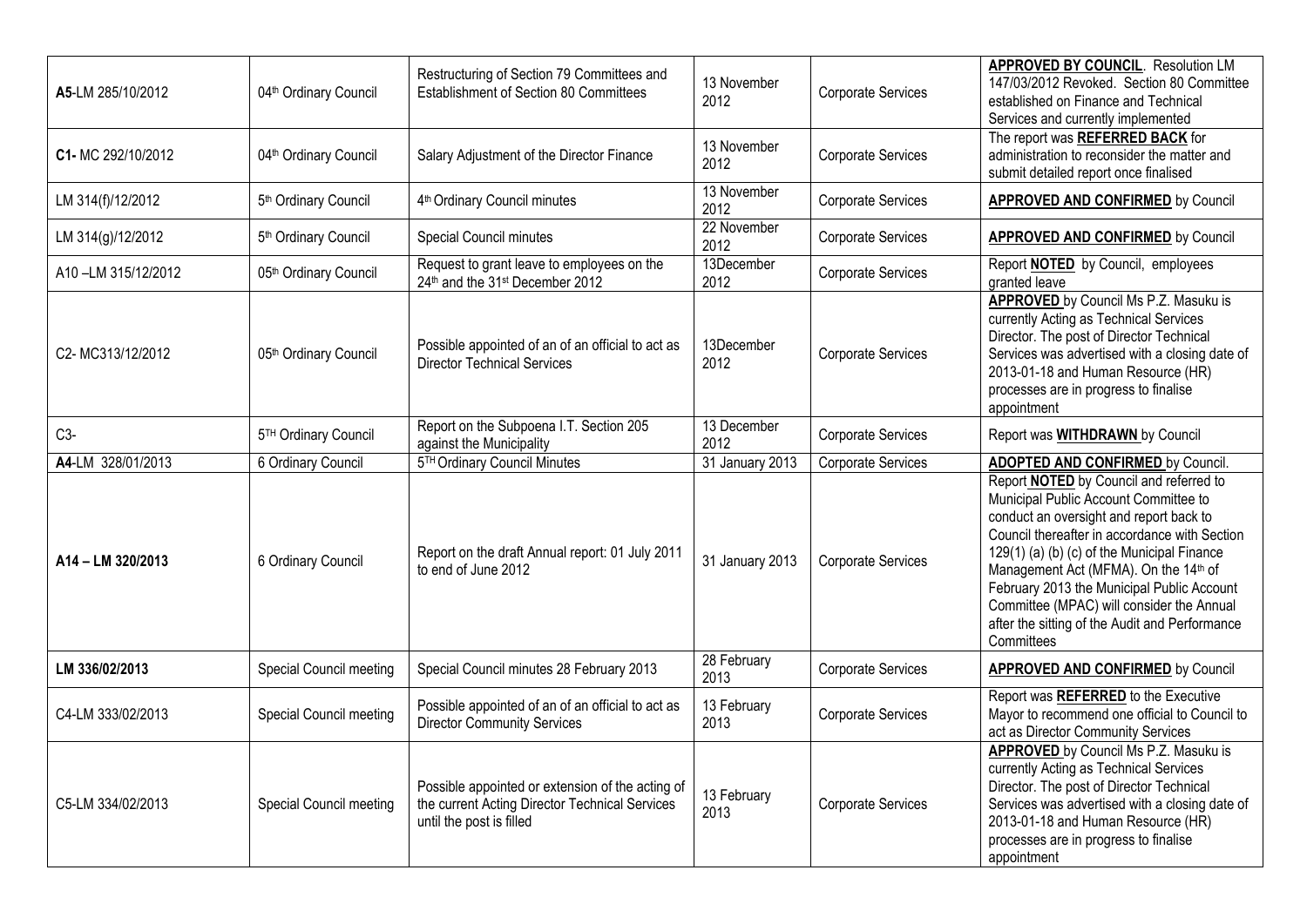| LM 341/03/2013          | Special Council meeting                     | Special Council minutes 28 February 2013                                                                      | 7 March 2013  | Corporate Services        | <b>APPROVED AND CONFIRMED by Council</b>                                                                                                                                                                                                                                     |
|-------------------------|---------------------------------------------|---------------------------------------------------------------------------------------------------------------|---------------|---------------------------|------------------------------------------------------------------------------------------------------------------------------------------------------------------------------------------------------------------------------------------------------------------------------|
| Lm 343/03/2013          | <b>Special Council minutes</b>              | Deputation: Alimax                                                                                            | 7 March 2013  | Corporate Services        | Presentation NOTED by Council. Progress<br>report be SUBMITTED to Council until the<br>project reach its final completion                                                                                                                                                    |
| C6-LM 340/02/2013       | Special Council meeting                     | Possible appointed of an of an official to act as<br><b>Director Community Services</b>                       | 7 March 2013  | Corporate Services        | Approved by Council Mr T.S. Dondolo is<br>currently Acting as Community Services<br>Director. The post of Director Community<br>Services was advertised with a closing date of<br>2013-01-18 and Human Resource (HR)<br>processes are in progress to finalise<br>appointment |
| A 21<br>LM 351/03/2013  | 7 <sup>th</sup> Ordinary Council<br>meeting | Report on the annual report 2011/2012<br>financial year                                                       | 28 March 2013 | Corporate Services        | Council <b>APPROVED</b> the annual report with<br>reservations, pending the verification of<br>Departmental Portfolios of Evidence by<br>Municipal Public Accounts Committee (MPAC)                                                                                          |
| A 23.<br>LM 350/03/2013 | 7 <sup>th</sup> Ordinary Council<br>meeting | Programme for community consultation<br>meetings on the draft 2013/14 budget                                  | 28 March 2013 | Corporate Services        | Council <b>APPROVED</b> the Programme for<br>community consultation meetings on the draft<br>2013/14 budget                                                                                                                                                                  |
| A19.LM 347/03/2013      | 7 <sup>th</sup> Ordinary Council<br>meeting | Report on the action taken in the<br>Implementation Of Council Resolutions from<br>the 1 of July 2012 To Date | 28 March 2013 | Corporate Services        | That the report on the action taken in the<br>implementation of Council Resolutions from<br>the 1 of July 2012 to date was REFERRED to<br>Municipal Public Account Committee for further<br>deliberations.                                                                   |
| LM 351(e)/03/2013       | 7 <sup>th</sup> Ordinary Council<br>meeting | Minutes of the 05th ordinary Council meeting<br>held on the 31 <sup>th</sup> of January 2013,                 | 28 March 2013 | Corporate Services        | Minutes of the 05 <sup>th</sup> ordinary Council meeting<br>held on the 13 <sup>th</sup> of December 2032, be<br><b>APPROVED AND CONFIRMED</b>                                                                                                                               |
| LM 351(f)/03/2013       | 7 <sup>th</sup> Ordinary Council<br>meeting | Special Council Minutes meeting held on the<br>28th of February 2013,                                         | 28 March 2013 | Corporate Services        | Special Council Minutes meeting held on the<br>28 February 2013 BE APPROVED AND<br><b>CONFIRMED.</b>                                                                                                                                                                         |
| LM 351(g)/03/2013       | 7 <sup>th</sup> Ordinary Council<br>meeting | Special Council Minutes meeting held on the<br>07th of March 2013,                                            | 28 March 2013 | Corporate Services        | Special Council Minutes meeting held on the 7<br>March 2013 BE APPROVED AND<br><b>CONFIRMED.</b>                                                                                                                                                                             |
| A-24 LM 353/05/2013     | <b>Special Council</b>                      | Report on the outstanding Eskom account                                                                       | 7 Ma7 2013    | <b>Corporate Services</b> | Report <b>ADOPTED</b> by Council                                                                                                                                                                                                                                             |
| $C-7$                   | Special Council                             | Possible appointment of an official to act as<br><b>Director Technical Services</b>                           | 7 May 2013    | Corporate Services        | Report was WITHDRAWN by Council                                                                                                                                                                                                                                              |
| C8-LM 355/05/2013       | Special Council                             | Possible appointment of the panel for the post<br>of Director Community Services                              | 7 May 2013    | Corporate Services        | Report APPROVED by Council                                                                                                                                                                                                                                                   |

|                                 |                | <b>FINANCE DEPAK</b><br><b>PARIMEN</b> | <u>LA DTALELIT</u> |                                         |                                               |
|---------------------------------|----------------|----------------------------------------|--------------------|-----------------------------------------|-----------------------------------------------|
| <b>ITION NO</b><br><b>RESOL</b> | <b>MEETING</b> | <b>DESCRIPTION</b>                     | <b>DATE</b>        | <b>RESPONSIBLE</b><br><b>DEPARTMENT</b> | $/10N$ $^7$<br>TAKEN<br>$\Lambda$ $\sim$<br>∼ |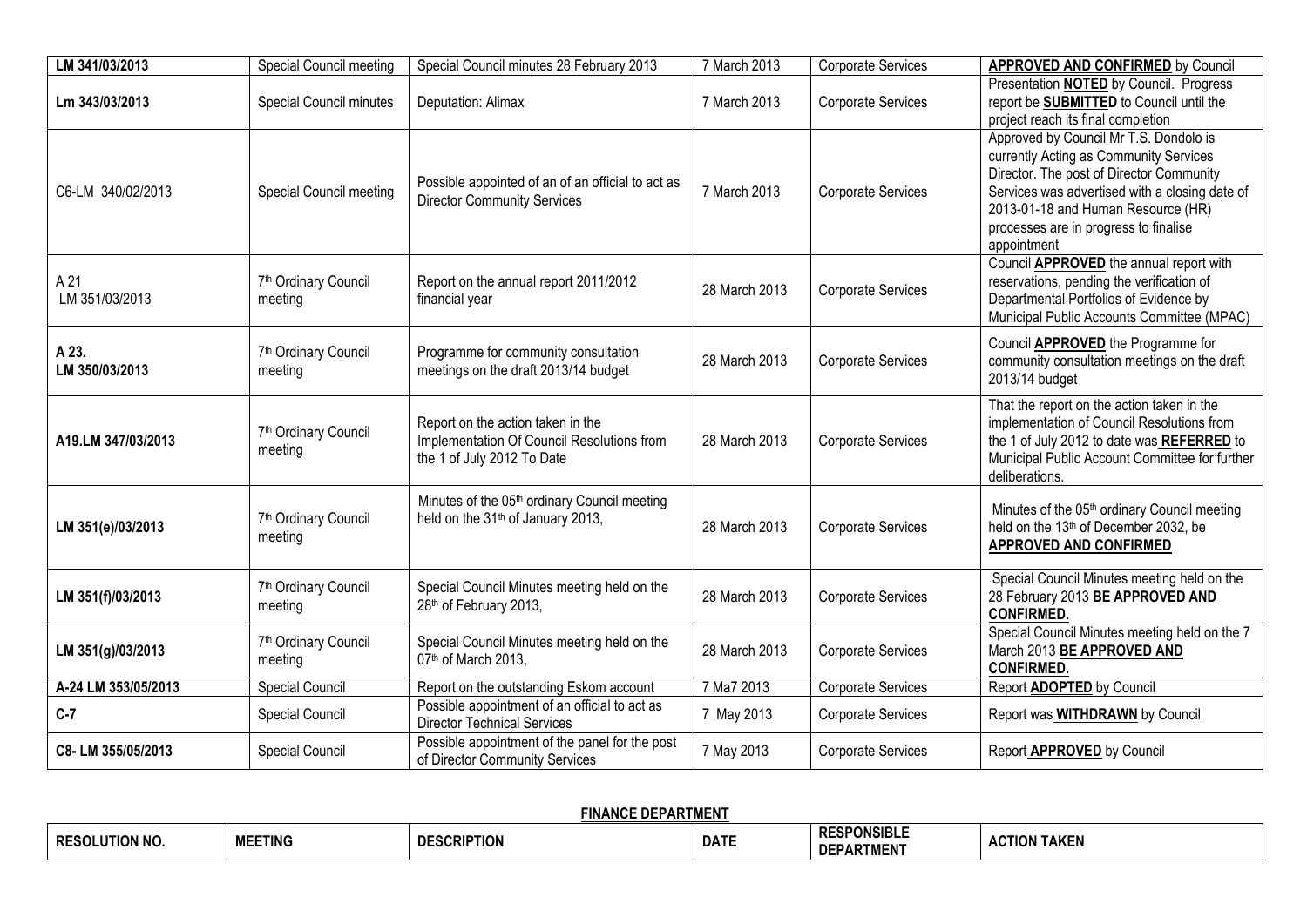| A-09/14/08/2012<br>LM 258/08/2012        | 2 <sup>nd</sup> Ordinary Counci   | Report on deviation from and ratification of<br>minor breaches of procurement process Supply<br>Chain Management Policy - June 2012 | 30 August 2012       | Finance / Corporate<br>Services | Report went to Council and Council<br>APPROVED the recommendations of<br>Municipal Public Account Committee (MPAC),<br>the matter was regarded as closed.                                                                                                                                                                                                                                    |
|------------------------------------------|-----------------------------------|-------------------------------------------------------------------------------------------------------------------------------------|----------------------|---------------------------------|----------------------------------------------------------------------------------------------------------------------------------------------------------------------------------------------------------------------------------------------------------------------------------------------------------------------------------------------------------------------------------------------|
| A-12/14/08/2012 (AddC)<br>LM 261/08/2012 | 2 <sup>nd</sup> Ordinary Council  | Salary increment for employees in 2012/13-<br>2012/14/15                                                                            | 30 August 2012       | Finance                         | Council <b>NOTED</b> the salary and wage collective<br>agreement applicable from the 1 of July 2012-<br>30 June 2015. Salaries of employees covered<br>by the Bargaining Council would be adjusted<br>by 0, 5% with effect from 1 January 2013<br>based on the salaries of the employees as at<br>31 December 2012.                                                                          |
| B-01/14/08/2012<br>MC 250/08/2012        | 2 <sup>nd</sup> Ordinary Council  | Report on Financial Budget Statement 30 April<br>2012                                                                               | 30 August 2012       | Finance                         | <b>NOTED</b> by Council                                                                                                                                                                                                                                                                                                                                                                      |
| B-02/14/08/2012<br>MC 251/08/2012        | 2 <sup>nd</sup> Ordinary Council  | Report on Financial Budget Statement: 31 may<br>2012                                                                                | 30 August 2012       | Finance                         | <b>NOTED by Council</b>                                                                                                                                                                                                                                                                                                                                                                      |
| B-04/18/09/2012<br>MC 274/09/2012        | 03rd Ordinary Council             | Report on the Subsistence and Travelling<br>Allowance - July 2012                                                                   | 27 September<br>2012 | Finance                         | <b>NOTED</b> by Council                                                                                                                                                                                                                                                                                                                                                                      |
| A1-MC 281/10/2012                        | 04 <sup>th</sup> Ordinary Council | Report on the Subsistence and Travelling<br>Allowance: 31 August 2012                                                               | 13 November<br>2012  | Finance                         | Report was referred to Municipal Public<br>Account Committee (MPAC) to conduct an<br>oversight and verification of information and<br>report back on the findings                                                                                                                                                                                                                            |
| A2-LM 282/10/2012                        | 04 <sup>th</sup> Ordinary Council | Deviation from and Ratification of Minor<br><b>Breaches of Procurement Process Supply</b><br><b>Chain Management Policy</b>         | 13 November<br>2012  | Finance                         | <b>NOTED</b> and Approved by Council                                                                                                                                                                                                                                                                                                                                                         |
| A6-LM 286/10/2012                        | 04th Ordinary Council             | Request for Donation - Wool Festival and<br>Show Society - 2012/2013                                                                | 13 November<br>2012  | Finance                         | Request was not approved by Council subject<br>to the contravening of the Property Rates<br>Policy and the Property Rates Act,<br>Messrs wool festival was requested to<br>resubmit a new application for assistance<br>regarding the basic Services and take into<br>cognisance of the matters that the Executive<br>Mayor recommended regarding their initial<br>application for donation. |
| A7-LM 287/10/2012                        | 04 <sup>th</sup> Ordinary Council | Request for payment of out-of-pocket<br>expenses for Ward Committee Members                                                         | 13 November<br>2012  | Finance                         | <b>APPROVED</b> by Council and currently<br>implemented. Ward Committee are currently<br>earning an out of pocket stipend in the tune of<br>R800.00 per member. The remaining R200.00<br>will be augmented after the budget adjustment<br>to a total of R1000.00 per member monthly                                                                                                          |
| B1-MC 288/10/2012                        | 04th Ordinary Council             | Financial Statement on Budget Statement: 30<br><b>June 2012</b>                                                                     | 13 November<br>2012  | Finance                         | <b>NOTED by Council</b>                                                                                                                                                                                                                                                                                                                                                                      |
| B2-MC 289/10/2012                        | 04 <sup>th</sup> Ordinary Council | Financial Statement on Budget Statement: 31<br><b>July 2012</b>                                                                     | 13 November<br>2012  | Finance                         | <b>NOTED</b> by Council                                                                                                                                                                                                                                                                                                                                                                      |
| B3-MC 290/10/2012                        | 04 <sup>th</sup> Ordinary Council | Bank Withdrawals for the Quarter Ending: 30<br>June 2012                                                                            | 13 November<br>2012  | Municipal Manager/<br>Finance   | Consolidated bank withdrawals report be<br>submitted to Auditor -General                                                                                                                                                                                                                                                                                                                     |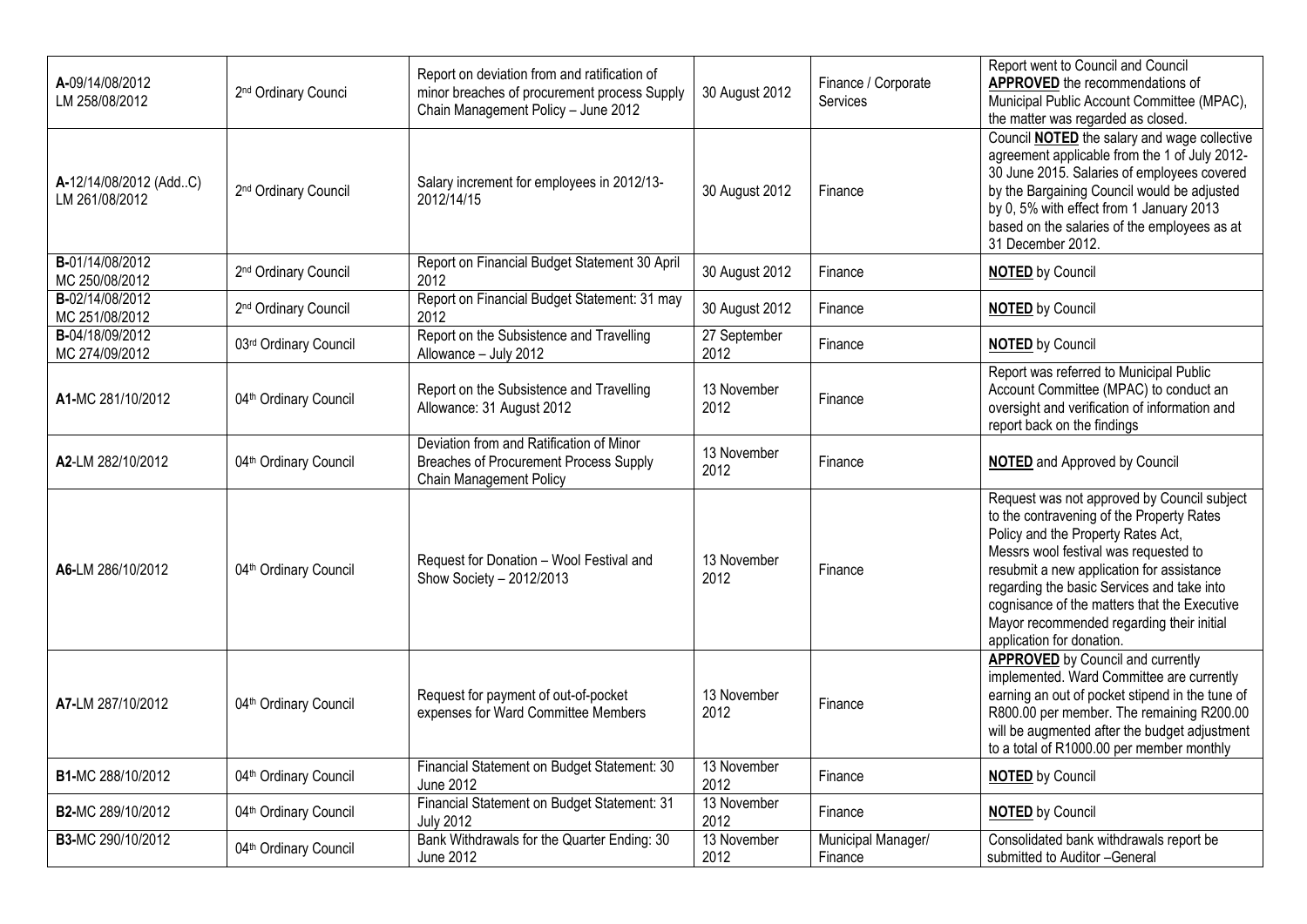| A7-LM 294/10/2012         | Special Council                  | Draft notice of upper of salaries, allowances'<br>and benefits of members of Municipal Councils<br>from 1 July 2012                                                  | 22 November<br>2012 | Finance        | <b>APPROVED</b> by Council and implemented to<br>members of Municipal Council.<br>Approved by a minister for Cogta and currently<br>implemented to the members of Council                                                                                                               |
|---------------------------|----------------------------------|----------------------------------------------------------------------------------------------------------------------------------------------------------------------|---------------------|----------------|-----------------------------------------------------------------------------------------------------------------------------------------------------------------------------------------------------------------------------------------------------------------------------------------|
| A9-LM 302/12/2012         | 05th Ordinary Council            | Deviation from and ratification of minor<br>breaches of procurement process supply chain<br>management policy: September 2012                                        | 13December<br>2012  | Finance        | Referred to Municipal Public Account<br>Committee (MPAC) to conduct an oversight<br>and verification of information and report back<br>to Council on findings and recommendations<br>thereof.                                                                                           |
| B5- MC 303/12/2012        | 05th Ordinary Council            | Progress report on the implementation of<br>municipal finance improvement programme<br>(MFIP) support plan -9/1/2/3                                                  | 13 December<br>2012 | Finance        | Report was REFERRED to Section 80<br>Committee for verification of information and<br>report be submitted to the Mayoral Committee                                                                                                                                                      |
| B6- MC 304/12/2012        | 05th Ordinary Council            | Expenditure on staff benefits (section 66)<br>including subsistence and travelling allowance<br>monitoring - September 2012 -4/5/1                                   | 13December<br>2012  | Finance        | Report was REFERRED to Section 80<br>committee that deals with finance for<br>verification of information and come back to<br>Council quarterly.                                                                                                                                        |
| B7-MC 308/12/2012         | 5 <sup>th</sup> Ordinary Council | Report on payments due by organs of state to<br>the Municipality                                                                                                     | 13 December<br>2012 | Finance        | Report was REFERRED to Executive for<br>implementation and come back to Council<br>quarterly.                                                                                                                                                                                           |
| B8-MC 310/12/2012         | 05th Ordinary Council            | Action plan-Improvement of cash flow                                                                                                                                 | 13December<br>2012  | Finance        | Report was REFERRED to Executive for<br>implementation and report back to Council<br>quarterly.                                                                                                                                                                                         |
| LM 329/02/2013 A-14       | Special Council meeting          | Report on the adjustment budget in terms of<br>Section 28 of the Municipal Finance<br>Management Act 56 of 2003: 2012/2013<br>financial year                         | 28 February<br>2013 | Finance        | Report was REFERRED to the Executive<br>Mayor to address concerns raised by Council<br>and report back in the next sitting of Council on<br>the 7 <sup>th</sup> of March 2013                                                                                                           |
| LM 329/02/2013 A-14       | Special Council meeting          | Report on the adjustment budget in terms of<br>Section 28 of the Municipal Finance<br>Management Act 56 of 2003: 2012/2013<br>financial year                         | 7 March 2013        | Finance        | Report APPROVED by Council. The<br>Accounting officer was delegated to submit to<br>the National Treasury and Provincial Treasury<br>the adjusted budget for 2012/13 financial year<br>in the electronic and printed formats in terms of<br>Section 22(b)(i) of the MFMA Act 56 of 2003 |
| $A16 -$<br>LM 344/03/2013 | 7TH Ordinary Council             | Report on the Draft Budget for 2013/2014<br><b>Financial Year</b>                                                                                                    | 28 March 2013       | <b>Finance</b> | Council APPROVED the draft annual budget<br>for the financial year 2012/13 and indicative for<br>the two projected outer years 2013/2014 and<br>2014/2016                                                                                                                               |
| A17.LM 345/03/2013        | 7 <sup>th</sup> ordinary Council | Report on deviation from and ratification of<br>minor breaches of procurement process supply<br>chain management policy: November 2012                               | 28 March 2013       | Finance        | The deviation report was REFERRED to<br>MPAC to conduct an oversight to verify if<br>Section 36 of the Supply Chain                                                                                                                                                                     |
| A18.<br>LM 346/03/2013    |                                  | Report on deviation from and ratification of<br>minor breaches of procurement process supply<br>chain management policy: December 2012,<br>January And February 2013 | 28 March 2013       | Finance        | The deviation report was REFERRED to<br>MPAC to conduct an oversight to verify if<br>Section 36 of the Supply Chain                                                                                                                                                                     |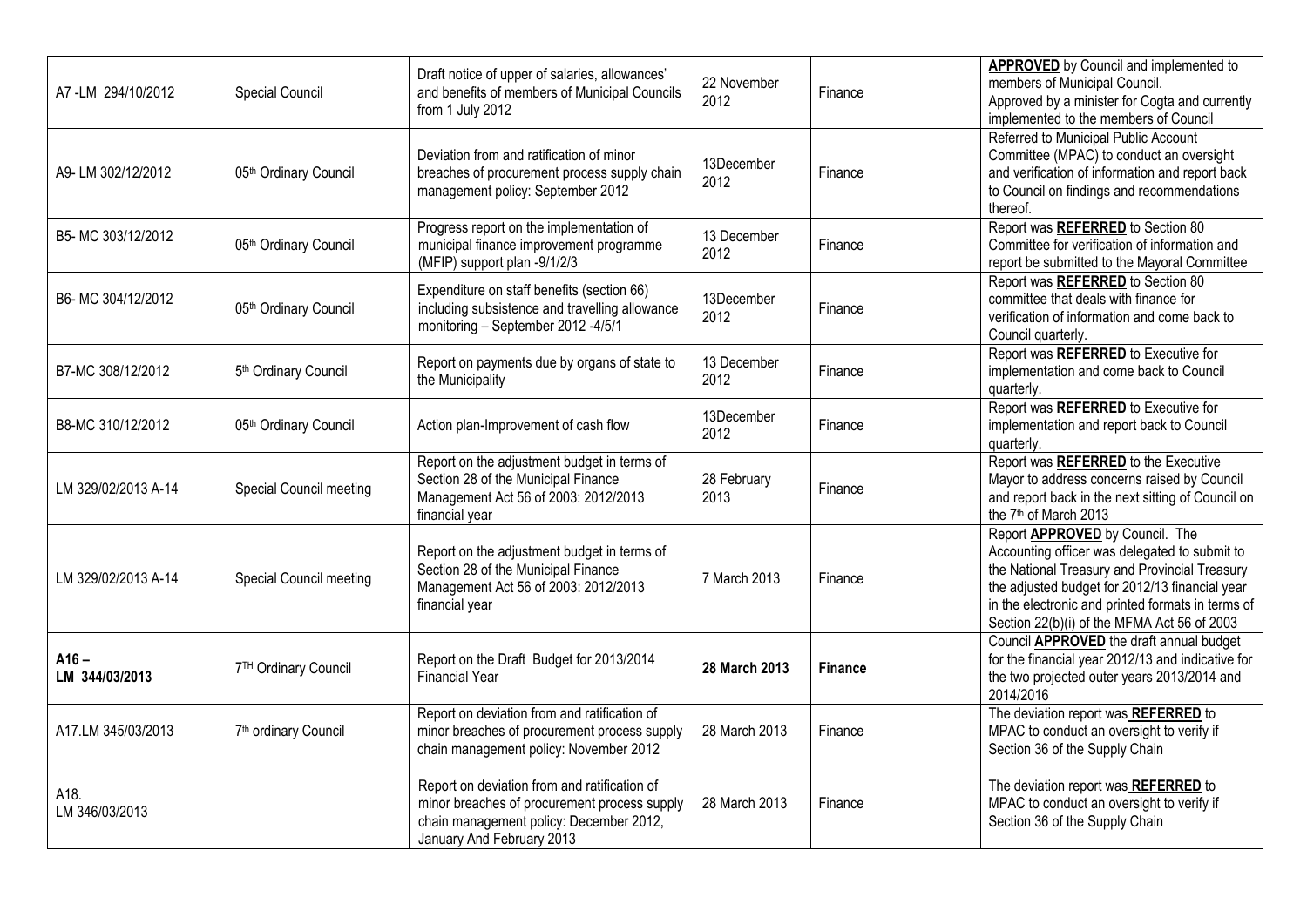|--|

| <b>RESOLUTION TYPE AND</b><br><b>NUMBER</b> | <b>MEETING</b>                   | <b>DESCRIPTION</b>                                                | <b>DATE</b>          | <b>RESPONSIBLE</b><br><b>DEPARTMENT</b>     | <b>ACTION TAKEN</b>                                                                                                                                                              |
|---------------------------------------------|----------------------------------|-------------------------------------------------------------------|----------------------|---------------------------------------------|----------------------------------------------------------------------------------------------------------------------------------------------------------------------------------|
| B-02/10/07/2012<br>MC 227/07/2012           | 1 <sup>st</sup> Ordinary Council | Report on Public Safety SDBIP for April 2012                      | 26 July 2012         | <b>Public Safety</b>                        | NOTED by Council.                                                                                                                                                                |
| B-03/10/07/2012<br>MC 228/07/201            | 1st Ordinary Council             | Report on Community Services SDBIP for April<br>2012              | 26 July 2012         | <b>Community Services</b>                   | NOTED by Council.                                                                                                                                                                |
| B-05/10/07/2012<br>MC 230/07/2012           | 1 <sup>st</sup> Ordinary Council | Report on Public Safety SDBIP for May 2012                        | 26 July 2012         | <b>Public Safety</b>                        | NOTED by Council.                                                                                                                                                                |
| B-06/10/07/2012<br>MC 231/07/2012           | 1 <sup>st</sup> Ordinary Council | Report on Community Services SDBIP for May<br>2012                | 26 July 2012         | <b>Community Services</b>                   | <b>NOTED</b> by Council.                                                                                                                                                         |
| A-08/14/08/2012<br>LM 257/08/2012           | 2 <sup>nd</sup> Ordinary Council | Report on Municipal Abattoir caretaker white<br>house             | 30 August 2012       | <b>Community Services/</b><br>Town Planning | The report pertaining to the erven<br>8865,8866,8867 and 8868 in ext. 34 and the<br>subdivision of erven 7986 and 7986. process<br>to subdivide the said erven still in progress |
| B-03/14/08/2012<br>MC 252/08/2012           | 2 <sup>nd</sup> Ordinary Council | Report on the Public Safety monthly SDBIP for<br>June 2012        | 30 August 2012       | <b>Public Safety</b>                        | <b>NOTED</b> by Council                                                                                                                                                          |
| B-04/14/08/2012<br>MC 253/08/2012           | 2 <sup>nd</sup> Ordinary Council | Report on Public Safety 4 <sup>th</sup> quarterly SDBIP<br>2012   | 30 August 2012       | <b>Public Safety</b>                        | NOTED by Council.                                                                                                                                                                |
| B-01/18/09/2012<br>MC 271/09/2012           | 03rd Ordinary Council            | Report on Community Services 4th quarterly<br>SDBIP for June 2012 | 27 September<br>2012 | <b>Community Services</b>                   | <b>NOTED</b> by Council.                                                                                                                                                         |
| <b>B-</b> 03/18/09/2012<br>MC 273/09/2012   | 03rd Ordinary Council            | Report on Public Safety monthly SDBIP report<br>for July 2012     | 27 September<br>2012 | <b>Public Safety</b>                        | <b>NOTED</b> by Council.                                                                                                                                                         |

## **TECHNICAL SERVICES DEPARTMENT**

| <b>RESOLUTION TYPE AND</b><br><b>NUMBER</b> | <b>MEETING</b>                    | <b>DESCRIPTION</b>                                                        | <b>DATE</b>          | <b>RESPONSIBLE</b><br><b>DEPARTMENT</b> | <b>ACTION TAKEN</b>                                                               |
|---------------------------------------------|-----------------------------------|---------------------------------------------------------------------------|----------------------|-----------------------------------------|-----------------------------------------------------------------------------------|
| B-08/10/07/2012<br>MC 233/07/2012           | 1 <sup>st</sup> Ordinary Council  | Report on the EPWP for May 2012                                           | 26 July 2012         | <b>Technical Services</b>               | <b>NOTED</b> by Council.                                                          |
| <b>B-</b> 07/14/08/2012<br>MC 256/08/2012   | 2 <sup>nd</sup> Ordinary Council  | Report on the Technical Services quarterly SDBIP<br>for April - June 2012 | 30 August 2012       | <b>Technical Services</b>               | <b>NOTED by Council.</b>                                                          |
| <b>B-</b> 02/18/09/2012<br>MC 272/09/2012   | 03rd Ordinary Council             | Report on Technical Services SDBIP report for<br><b>July 2012</b>         | 27 September<br>2012 | <b>Technical Services</b>               | <b>NOTED</b> by Council.                                                          |
| B4-MC 291/10/2012                           | 04 <sup>th</sup> Ordinary Council | Report on the Expanded Public Works Programme<br>(EPWP)                   | 13 November<br>2012  | <b>Technical Services</b>               | Launching of the EPWP was not conducted at<br>the end of December 2012. EPWP bush |